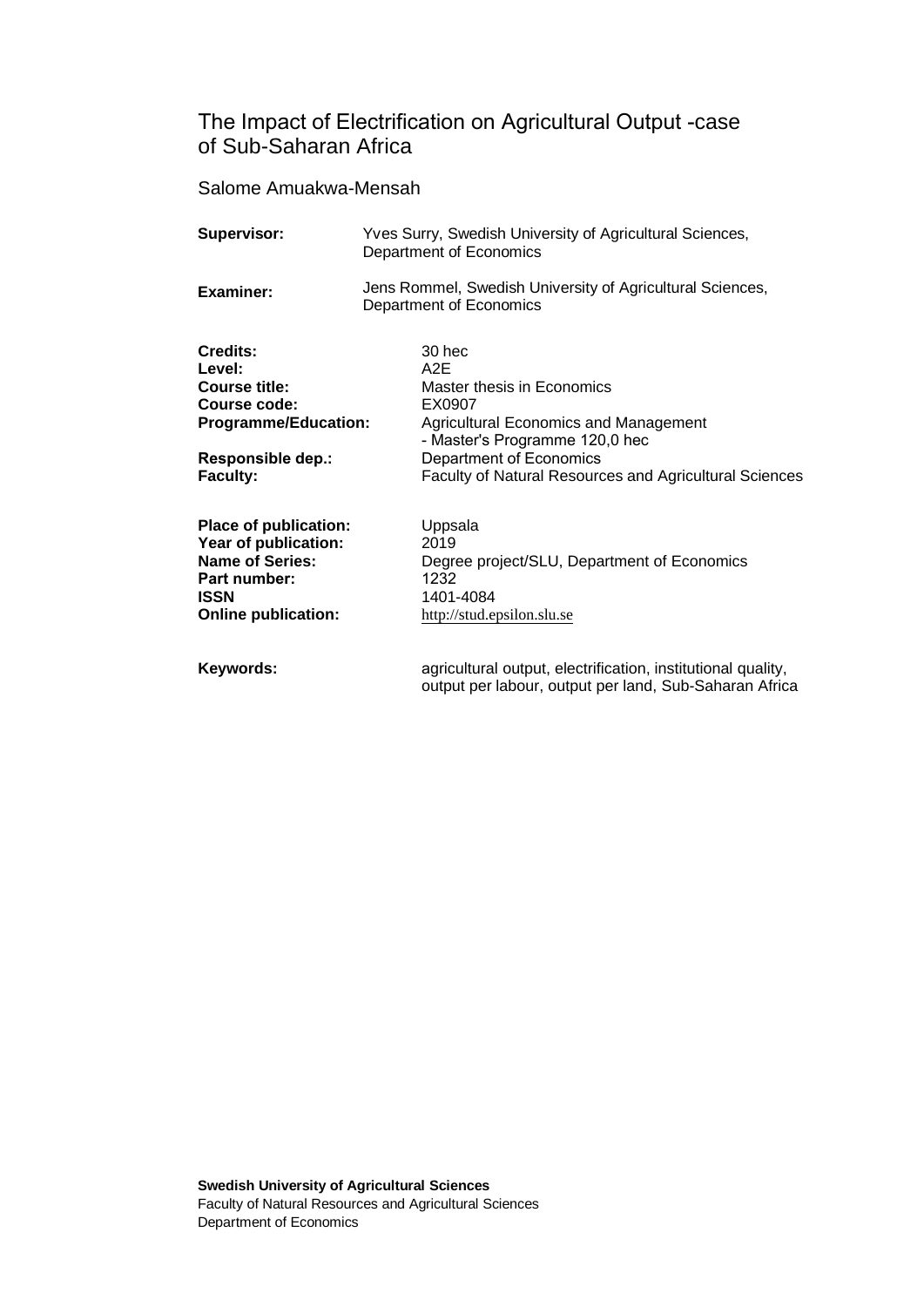### **Dedication**

I dedicate this thesis to my ever-supportive husband, Franklin, my family and Africa.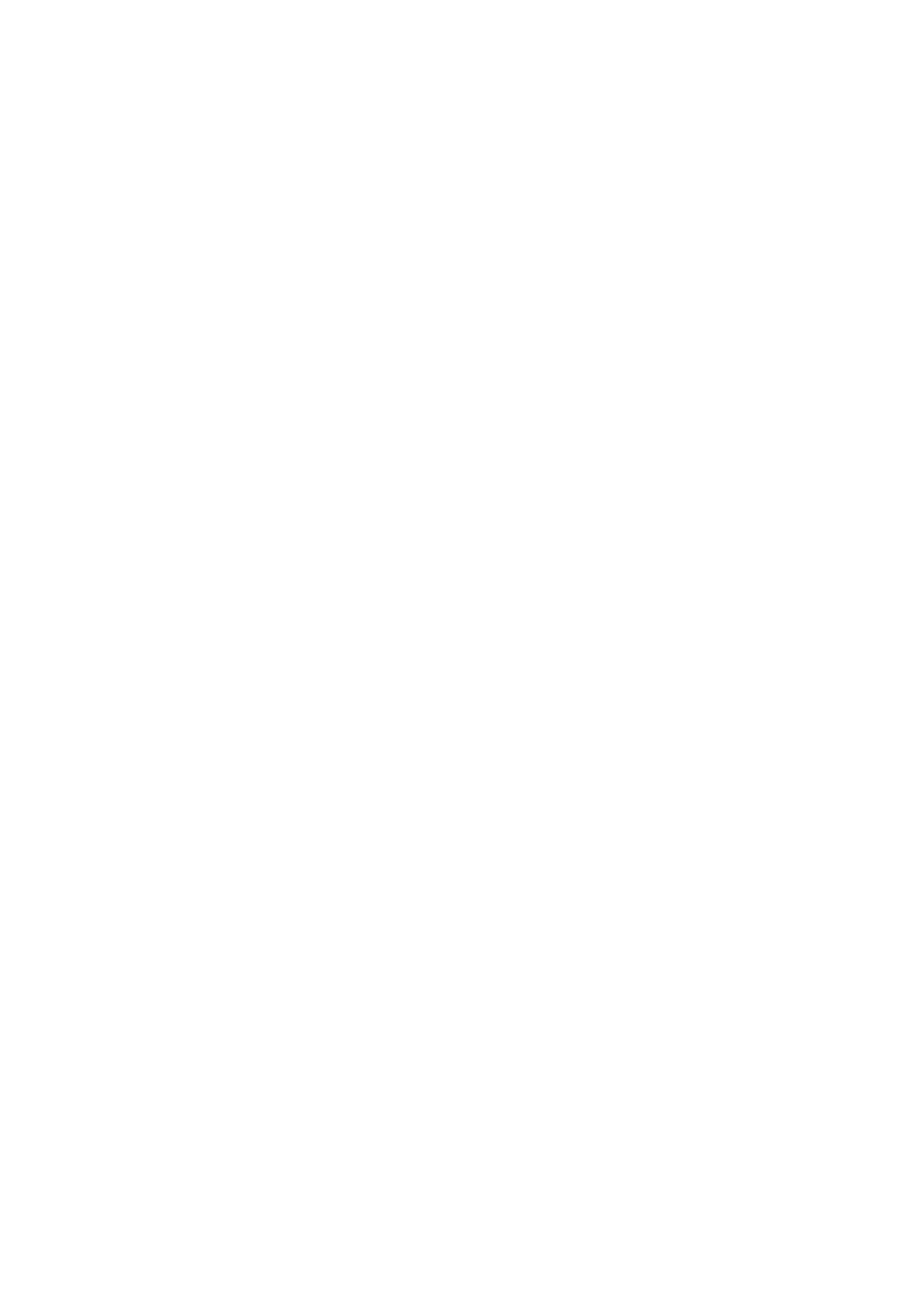#### Abstract

Agriculture is the means of livelihood for most rural communities in Sub-Saharan Africa. In order for small-scale farmers to meet the basic needs of their families and semi-large-scale farming for trading purposes, rural farmers seek to expand their output. To this end, the kind of input employed in the crop production process is very important. In terms of labour, most rural farmers employ their children or other family members and or members of the community where they use traditional farming tools. The use of energy and for that matter, electricity is very little. What happens when rural farmers have access to electricity? What happens if their homes and farms had a constant supply of electricity? Would the farmers spend more time on the farm knowing that they could increase their output and finish household tasks later in the evening when it gets dark because they have access to electricity? The purpose of this thesis is to test the impact of rural electrification on agricultural output. More precisely, I focus on rural household access to electricity on a macro level. I also try to draw a link between a country's institutional quality and the impact of electrification. I make use of data drawn from the Food and Agriculture Organization of the United Nations, World Bank Development Indicators Aklin, S. P., & Urpelainen (2018) and the World Bank Climate Change Knowledge Portal, using date from 1990 to 2016. To do this, I employ a simple Cobb-Douglas production function approach where agricultural output is a function of labour, capital, electrification and other inputs such as rainfall, temperature and land. I later introduce a variable which measures the quality of institution for a country. The study concludes that rural electrification does have a positive effect on agricultural output; the interaction between electrification and institutions has a significant positive effect on agricultural output; and the efficiencies of labour and land also have a positive effect on agricultural output. For this reason, I suggest that governments and policymakers should focus on providing electricity to their rural communities to increase yield in agriculture.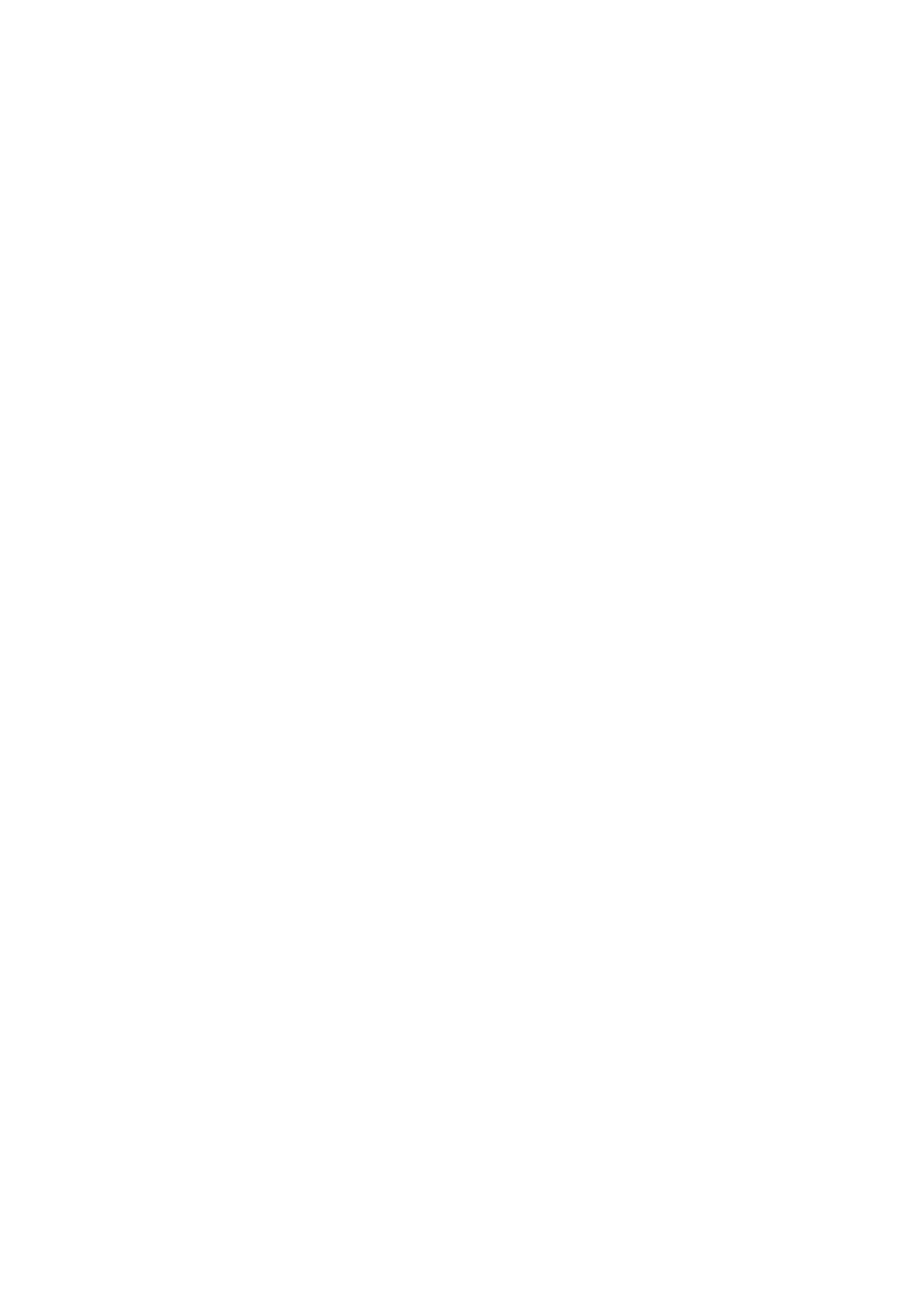# **Table of Contents**

|              | <b>INTRODUCTION.</b>                |  |  |  |  |  |  |
|--------------|-------------------------------------|--|--|--|--|--|--|
|              | 1.1<br>12<br>1.3                    |  |  |  |  |  |  |
| $\mathbf{2}$ |                                     |  |  |  |  |  |  |
|              | 2.1<br>2.2<br>2.2.1<br>2.2.2<br>2.3 |  |  |  |  |  |  |
| 3            |                                     |  |  |  |  |  |  |
|              | 3.1<br>3.2<br>3.2.1                 |  |  |  |  |  |  |
| 4            |                                     |  |  |  |  |  |  |
|              | 4.1<br>4.2                          |  |  |  |  |  |  |
| 5            |                                     |  |  |  |  |  |  |
|              | 5.1                                 |  |  |  |  |  |  |
| 6            |                                     |  |  |  |  |  |  |
|              |                                     |  |  |  |  |  |  |
|              | <b>APPENDIX</b><br>.45              |  |  |  |  |  |  |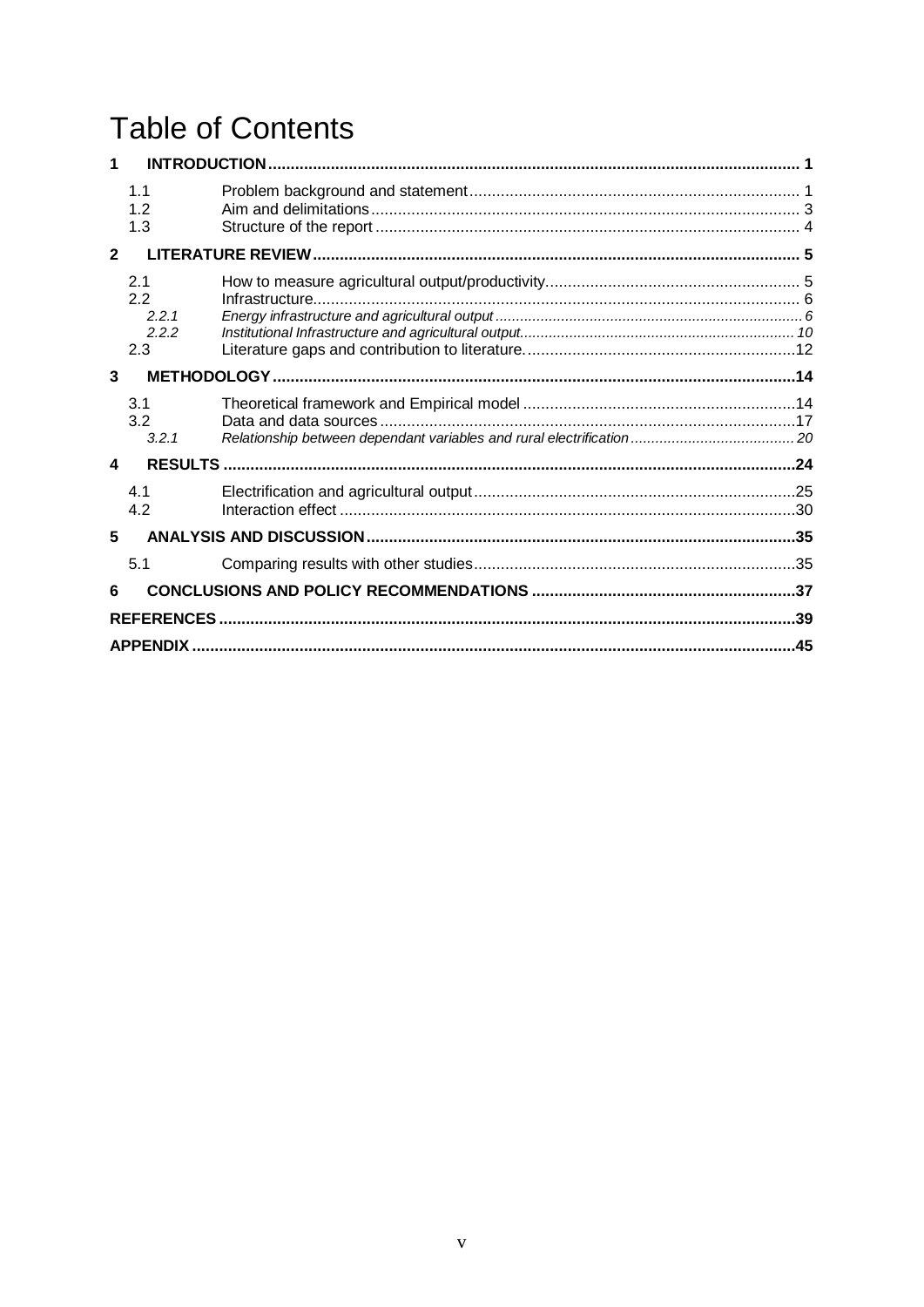# List of figures

| Figure 2: Relationship between rural electrification and gross agricultural output. 21 |  |
|----------------------------------------------------------------------------------------|--|
|                                                                                        |  |
|                                                                                        |  |
|                                                                                        |  |
|                                                                                        |  |
|                                                                                        |  |
|                                                                                        |  |
|                                                                                        |  |
|                                                                                        |  |
|                                                                                        |  |
|                                                                                        |  |

### List of tables

| Table 5: Effect of electrification on labour and land efficiency-Fixed Effect Model 27 |  |
|----------------------------------------------------------------------------------------|--|
|                                                                                        |  |
|                                                                                        |  |
|                                                                                        |  |
|                                                                                        |  |
|                                                                                        |  |
|                                                                                        |  |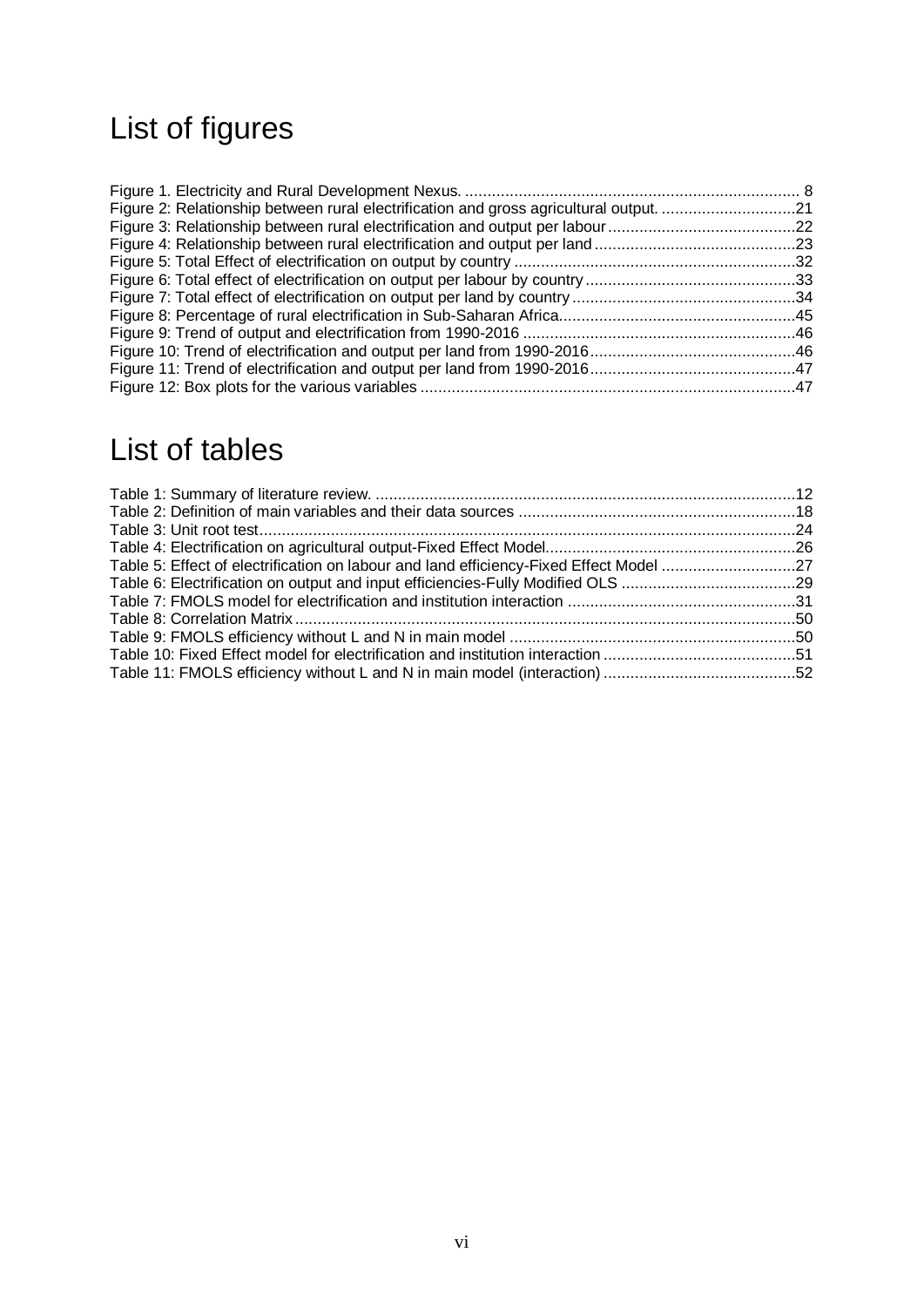### Abbreviations

FAO-UN: Food and Agricultural Organization of the United Nations GDP: Gross Domestic Product SSA: Sub-Saharan Africa WDI: World Bank Development Indicators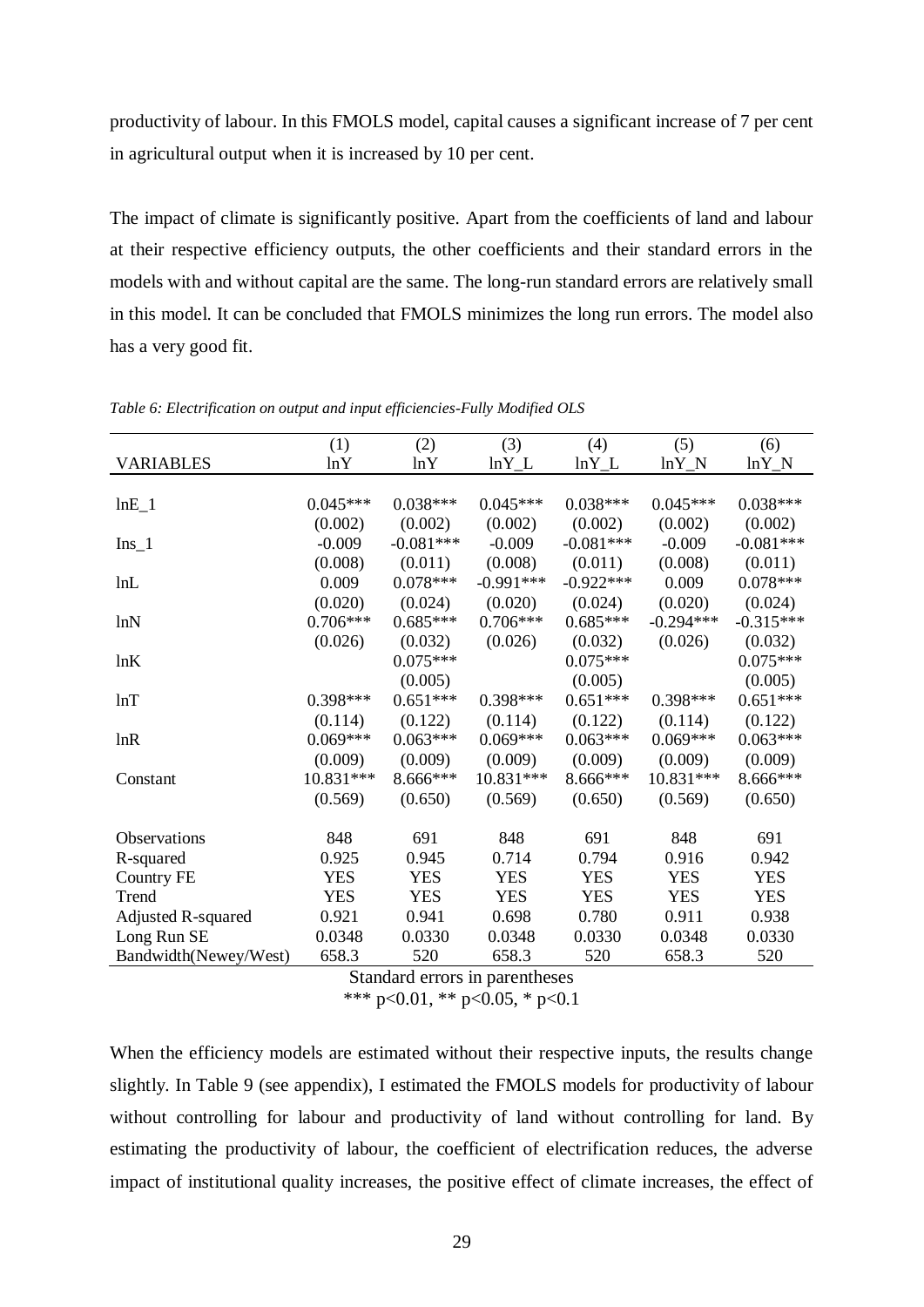# List of figures

| Figure 2: Relationship between rural electrification and gross agricultural output. 21 |  |
|----------------------------------------------------------------------------------------|--|
|                                                                                        |  |
|                                                                                        |  |
|                                                                                        |  |
|                                                                                        |  |
|                                                                                        |  |
|                                                                                        |  |
|                                                                                        |  |
|                                                                                        |  |
|                                                                                        |  |
|                                                                                        |  |

### List of tables

| Table 5: Effect of electrification on labour and land efficiency-Fixed Effect Model 27 |  |
|----------------------------------------------------------------------------------------|--|
|                                                                                        |  |
|                                                                                        |  |
|                                                                                        |  |
|                                                                                        |  |
|                                                                                        |  |
|                                                                                        |  |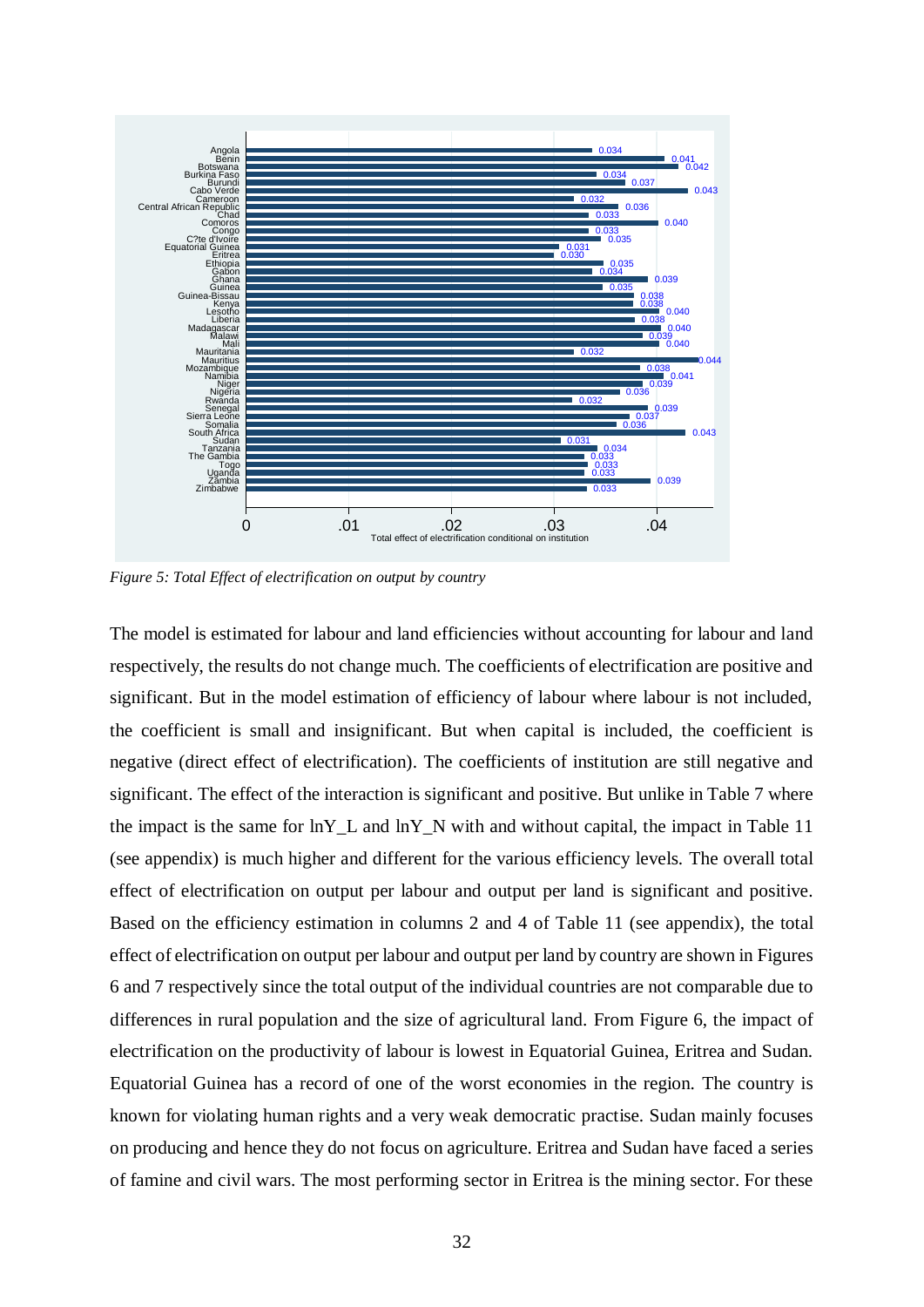## Table of Contents

| INTRODUCTION.<br>1 |                                     |                                                                                                                     |  |
|--------------------|-------------------------------------|---------------------------------------------------------------------------------------------------------------------|--|
|                    | 1.1<br>1.2<br>1.3                   | 3                                                                                                                   |  |
| 2                  |                                     |                                                                                                                     |  |
|                    | 2.1<br>2.2<br>2.2.1<br>2.2.2<br>2.3 |                                                                                                                     |  |
| 3                  |                                     |                                                                                                                     |  |
|                    | 3.1<br>3.2<br>3.2.1                 | Theoretical framework and Empirical model and manufacturers are continuous contracted framework and Empirical model |  |
| 4                  |                                     |                                                                                                                     |  |
|                    | 4.1<br>4.2                          |                                                                                                                     |  |
| 5                  |                                     |                                                                                                                     |  |
|                    | 5.1                                 |                                                                                                                     |  |
| 6                  |                                     |                                                                                                                     |  |
|                    |                                     |                                                                                                                     |  |
|                    |                                     |                                                                                                                     |  |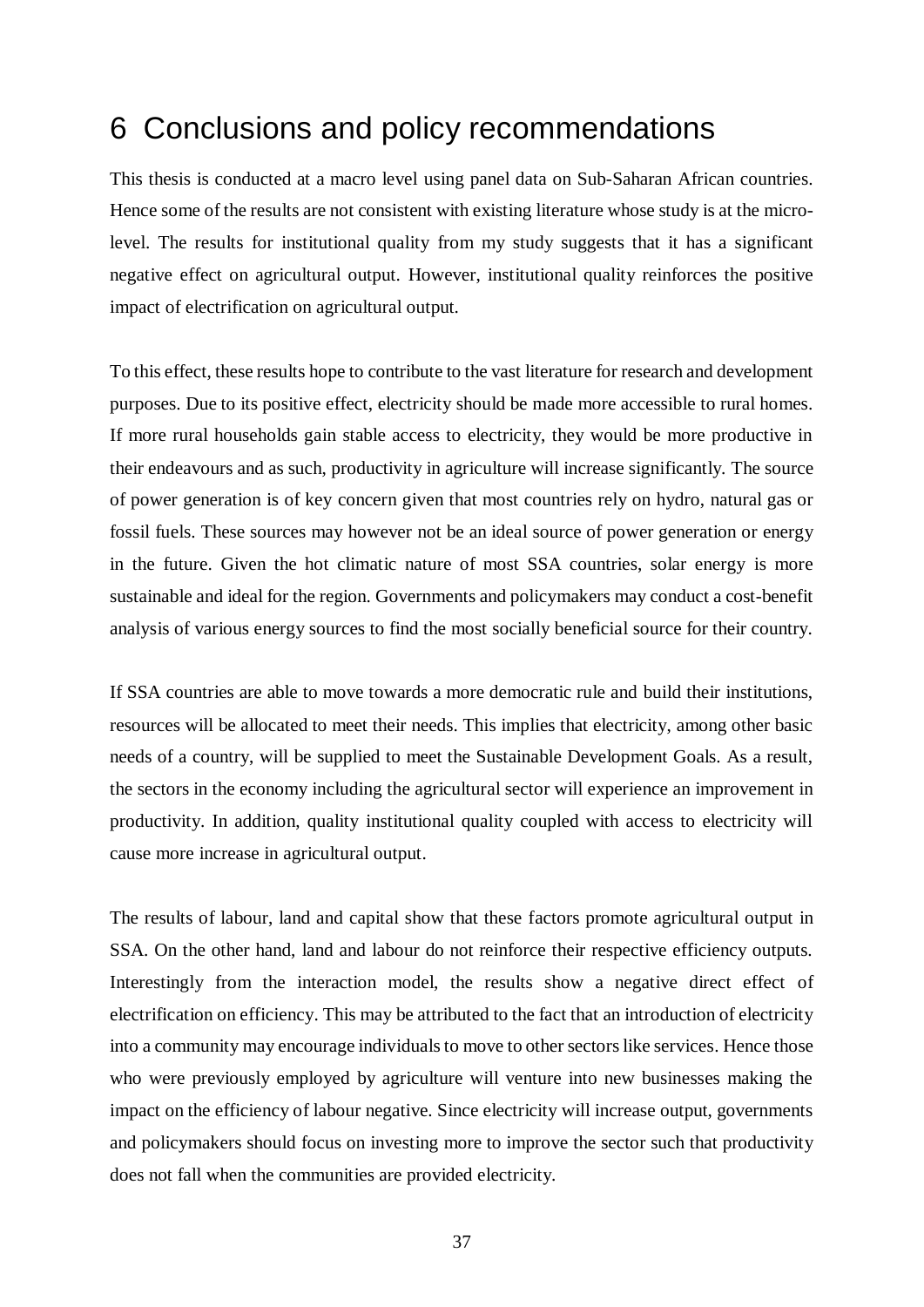In conclusion, every Sub-Saharan country is unique in every way. The differences in culture, government and agricultural focus goes a long way to determine how each country puts electricity to use. It is also noteworthy that some of the policies that will be considered in one country may not be externally valid for other countries. For example, some agricultural policies that will be working well for Ghana may not be ideal for South Africa or Botswana. Even though this study looks at Sub-Saharan Africa as a whole, the region is made up of different countries with their individual governments and hence institutional quality are also different. To this end, policies on electrification should be country-based.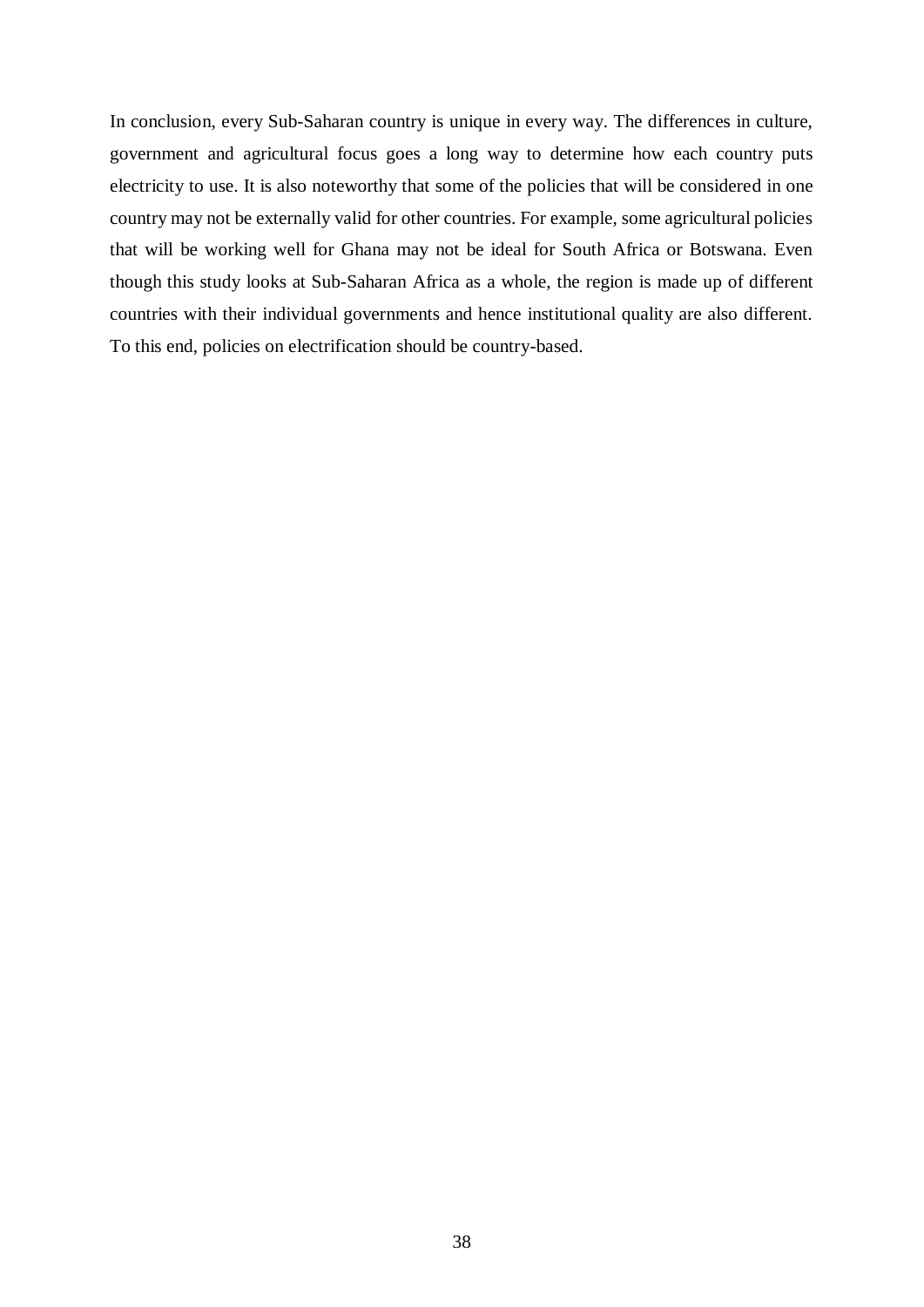#### <span id="page-48-0"></span>References

Adom, P. K., Djahini-Afawoubo, D. M., Mustapha, S. A., Fankem, S. G., & Rifkatu, N. (2018). *Does FDI moderate the role of public R&D in accelerating agricultural production in Africa?* https://doi.org/10.1108/AJEMS-07-2017-0153

- Aklin, M., S. P., H., & Urpelainen, J. (2018). *A Global Analysis of Progress in Household Electrification* (SSRN Scholarly Paper No. ID 3220460). Retrieved from Social Science Research Network website: https://papers.ssrn.com/abstract=3220460
- Alene, A. D. (2010). *Productivity growth and the effects of R&D in African agriculture*. https://doi.org/10.1111/j.1574-0862.2010.00450.x
- Assunção, J., Szerman, D., Lipscomb, M., & Mobarak, A. M. (2017). *Electrification, Agricultural Productivity and Deforestation in Brazil*. Retrieved from https://climatepolicyinitiative.org/publication/eletrification-agricultural-productivitydeforestation-brazil/
- Barrios, S., Ouattara, B., & Strobl, E. (2008). The impact of climatic change on agricultural production: Is it different for Africa? *Food Policy*, *33*(4), 287–298. https://doi.org/10.1016/j.foodpol.2008.01.003
- Bhatia, R. (1985). *Energy and agriculture in developing countries*. *13*(4), 330–334. https://doi.org/10.1016/0301-4215(85)90026-6
- Binswanger, H. P., Khandker, S. R., & Rosenzweig, M. R. (1993). How infrastructure and financial institutions affect agricultural output and investment in India. *Journal of Development Economics*, *41*(2), 337–366. https://doi.org/10.1016/0304- 3878(93)90062-R
- Cabraal, R. A., Barnes, D. F., & Agarwal, S. G. (2005). *Productive Uses of Energy for Rural development*. 117–144. https://doi.org/10.1146/annurev.energy.30.050504.144228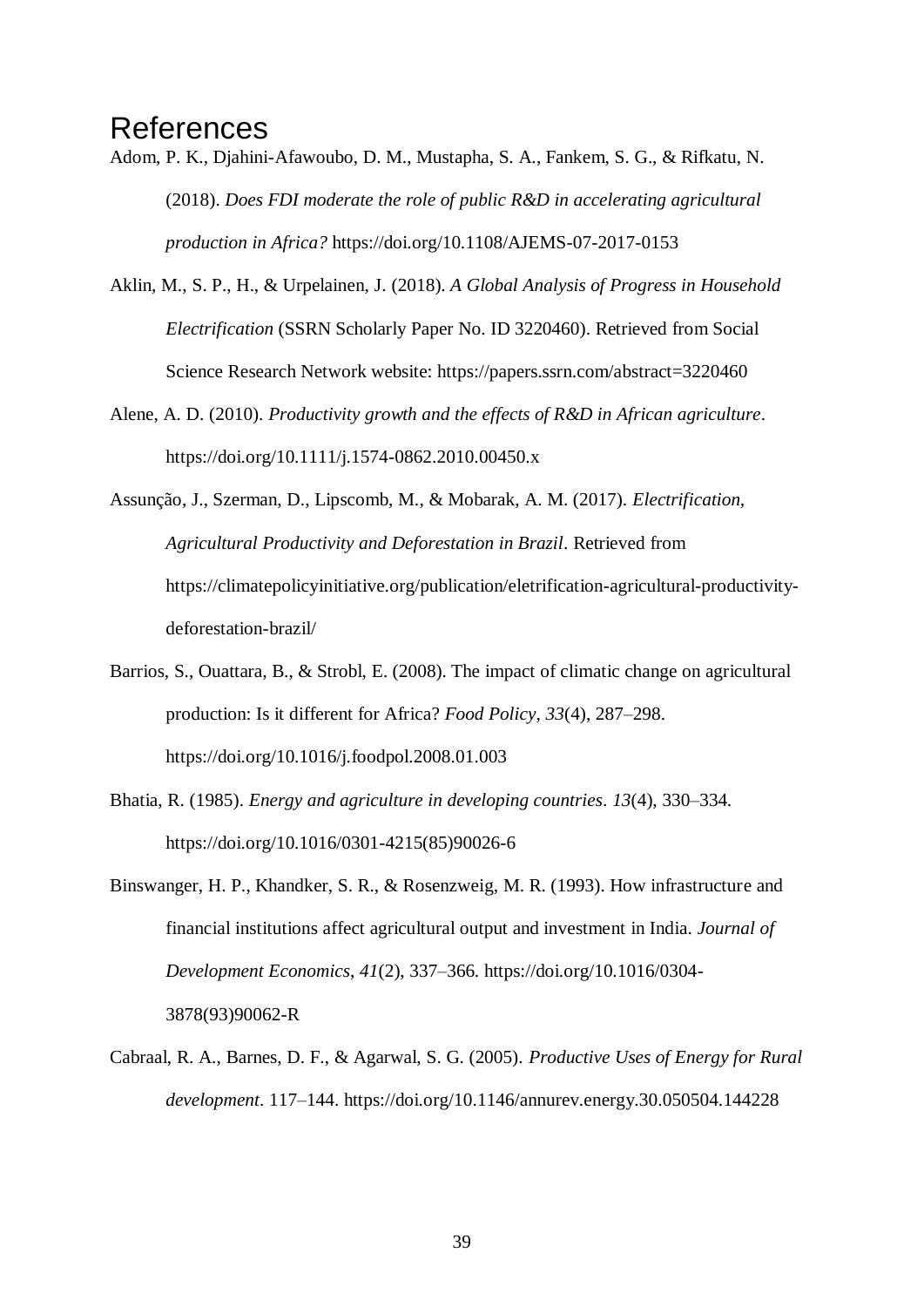- Chen, W., & Ding, Y. (2007). Total Factor Productivity in Chinese agriculture: The role of infrastructure. *Frontiers of Economics in China*, *2*(2), 212–223. https://doi.org/10.1007/s11459-007-0011-3
- Das, K. (2008). *Electricity and Rural Development Linkage*. Retrieved from https://ideas.repec.org/p/ess/wpaper/id1749.html
- Fan, S., JITSUCHON, S., & METHAKUNNAVUT, N. (2004). The importance of public investment for reducing rural poverty in middle-income countries | IFPRI. Retrieved February 22, 2019, from http://www.ifpri.org/publication/importance-publicinvestment-reducing-rural-poverty-middle-income-countries
- Fan, S., Zhang, L., & Zhang, X. (2002). *Growth, Inequality, and Poverty in Rural China: The Role of Public Investments*. https://doi.org/10.2499/0896291286rr125
- Fan, S., Zhang, L., & Zhang, X. (2004). Reforms, Investment, and Poverty in Rural China. *Economic Development and Cultural Change*, *52*(2), 395–421. https://doi.org/10.1086/380593
- Fan, S., & Zhang, X. (2004). Infrastructure and regional economic development in rural China. *China Economic Review*, *15*(2), 203–214. https://doi.org/10.1016/j.chieco.2004.03.001
- FAO. (1996). *The state of food and agriculture*. Retrieved from http://www.fao.org/3/w1358e/w1358e.pdf
- Fulginiti, L. E., Perrin, R. K., & Yu, B. (2004). *Institutions and agricultural productivity in Sub-Saharan Africa*. 169–180. https://doi.org/10.1016/j.agecon.2004.09.005
- Galanopoulos, K., Surry, Y., & Mattas, K. (2011). Agricultural Productivity Growth in the Euro-Med Region: Is There Evidence of Convergence? *Outlook on Agriculture*, *40*(1), 29–37. https://doi.org/10.5367/oa.2011.0026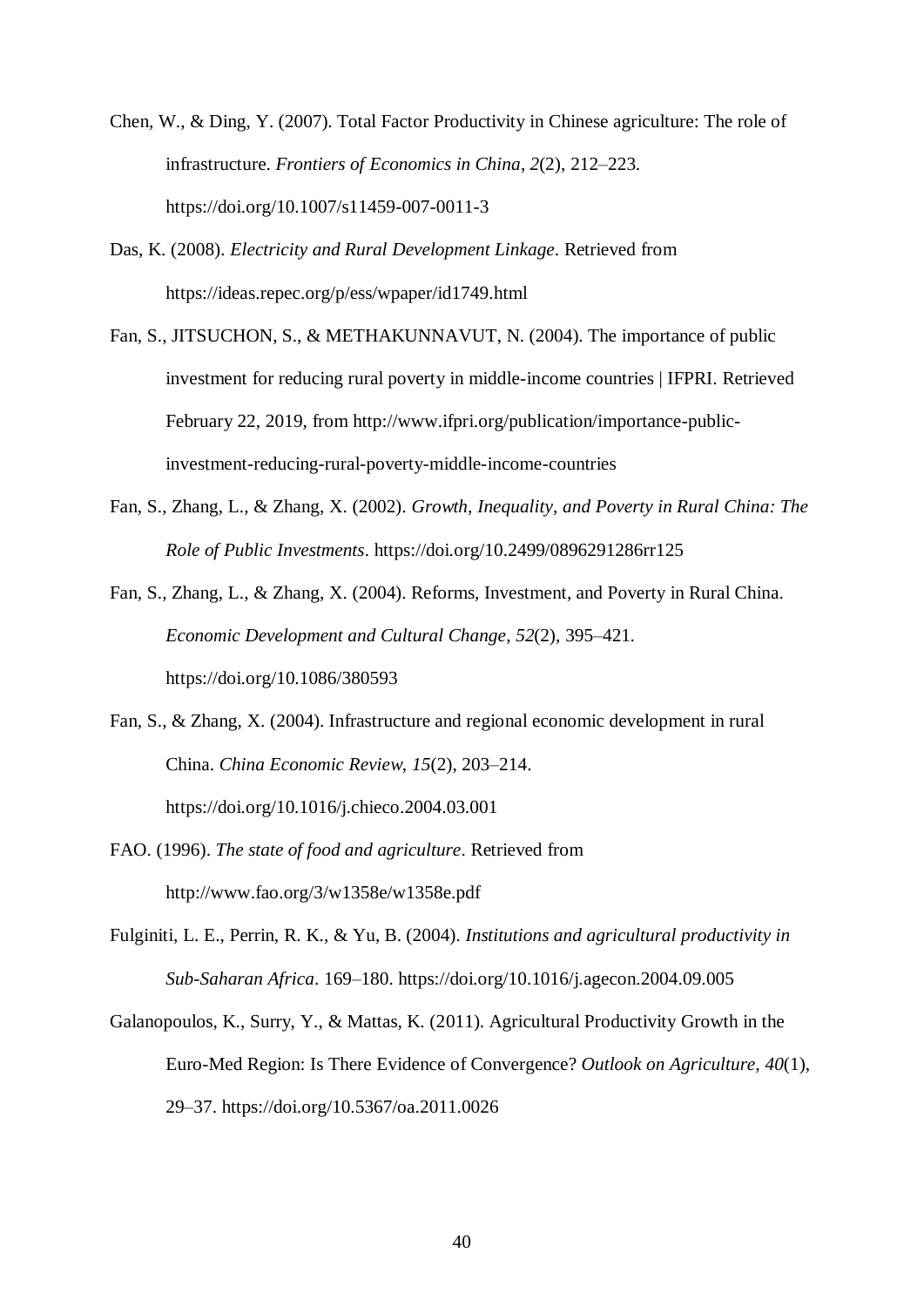- Haanyika, C. M. ga. (2006). *Rural electrification policy and institutional linkages*. *34*(17), 2977–2993. https://doi.org/10.1016/j.enpol.2005.05.008
- Hall, R. E., & Jones, C. I. (1997). Levels of Economic Activity Across Countries. *The American Economic Review*, *87*(2), 173–177.
- Hayami, Y., & Ruttan, V. W. (1970). Agricultural Productivity Differences among Countries. *The American Economic Review*, *60*(5), 895–911.
- Hazell, P., & Herdt, R. (1987). Agricultural development: An international perspective. *Journal of Development Economics*, *26*(1), 197–200. https://doi.org/10.1016/0304- 3878(87)90069-1
- J. Coelli, T., & Rao, D. S. (2003). *Total Factor Productivity Growth in Agriculture: A Malmquist Index Analysis of 93 Countries,1980-2000*.
- Kahsay, G. A., & Hansen, L. G. (2016). The effect of climate change and adaptation policy on agricultural production in Eastern Africa. *Ecological Economics*, *121*, 54–64. https://doi.org/10.1016/j.ecolecon.2015.11.016
- Kaufmann, D., Kraay, A., & Mastruzzi, M. (2005). *Governance matters IV: governance indicators for 1996–2004.* Retrieved from World Bank. website: http://documents.worldbank.org/curated/en/602061468313750126/Governancematters-IV-governance-indicators-for-1996-2004
- Khandker, S. R., & Koolwal, G. B. (2010). How infrastructure and financial institutions affect rural income and poverty: evidence from Bangladesh. *The Journal of Development Studies*, *46*(6), 1109–1137. https://doi.org/10.1080/00220380903108330
- Knox, J., Daccache, A., & Hess, T. (2013). What is the impact of infrastructural investments in roads, electricity and irrigation on agricultural productivity? Final Review. Retrieved February 21, 2019, from GOV.UK website: https://www.gov.uk/dfid-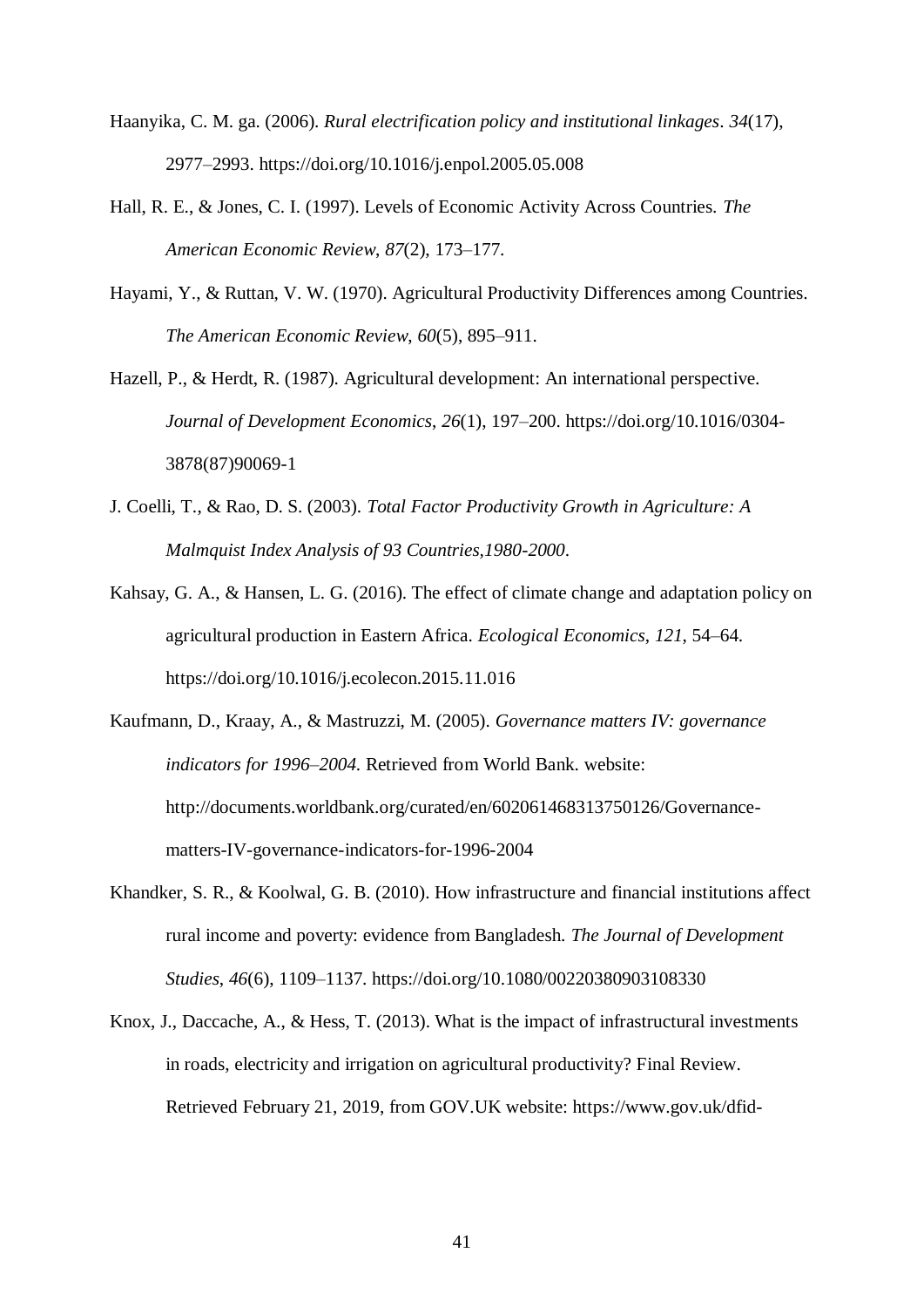research-outputs/what-is-the-impact-of-infrastructural-investments-in-roadselectricity-and-irrigation-on-agricultural-productivity-final-review

- Limi, A., & Smith, J. W. (2007). *What is Missing Between Agricultural Growth and Infrastructure Development? Cases of Coffee and Dairy in Africa*. World Bank Publications.
- Lio, M., & Liu, M.-C. (2008). Governance and agricultural productivity: A cross-national analysis. *Food Policy*, *33*(6), 504–512. https://doi.org/10.1016/j.foodpol.2008.06.003
- Méon, P.-G., & Weill, L. (2005). Does better governance foster efficiency? An aggregate frontier analysis. *Economics of Governance*, *6*(1), 75–90. https://doi.org/10.1007/s10101-004-0080-z
- Mundlak, Y. (2002). *Determinants of agricultural growth in Indonesia, the Philippines, and Thailand* (No. WPS2803; p. 1). Retrieved from The World Bank website: http://documents.worldbank.org/curated/en/532201468759864513/Determinants-ofagricultural-growth-in-Indonesia-the-Philippines-and-Thailand
- Namara, R. E., Hanjra, M. A., Castillo, G. E., Ravnborg, H. M., Smith, L., & Van Koppen, B. (2010). Agricultural water management and poverty linkages. *Agricultural Water Management*, *97*(4), 520–527. https://doi.org/10.1016/j.agwat.2009.05.007
- Nkurunziza, J., & Bates, R. (2004). *Political institutions and economic growth in Africa*.
- OECD-FAO. (2018). *Crop Production* [Agricultural Outlook]. Retrieved from OECD-FAO website: https://data.oecd.org/agroutput/crop-production.htm

Patel, A. (2010). *Infrastructure For Agriculture & Rural Development In India*. 17.

Phillips, P. C. B. (1995). Fully Modified Least Squares and Vector Autoregression. *Econometrica*, *63*(5), 1023. https://doi.org/10.2307/2171721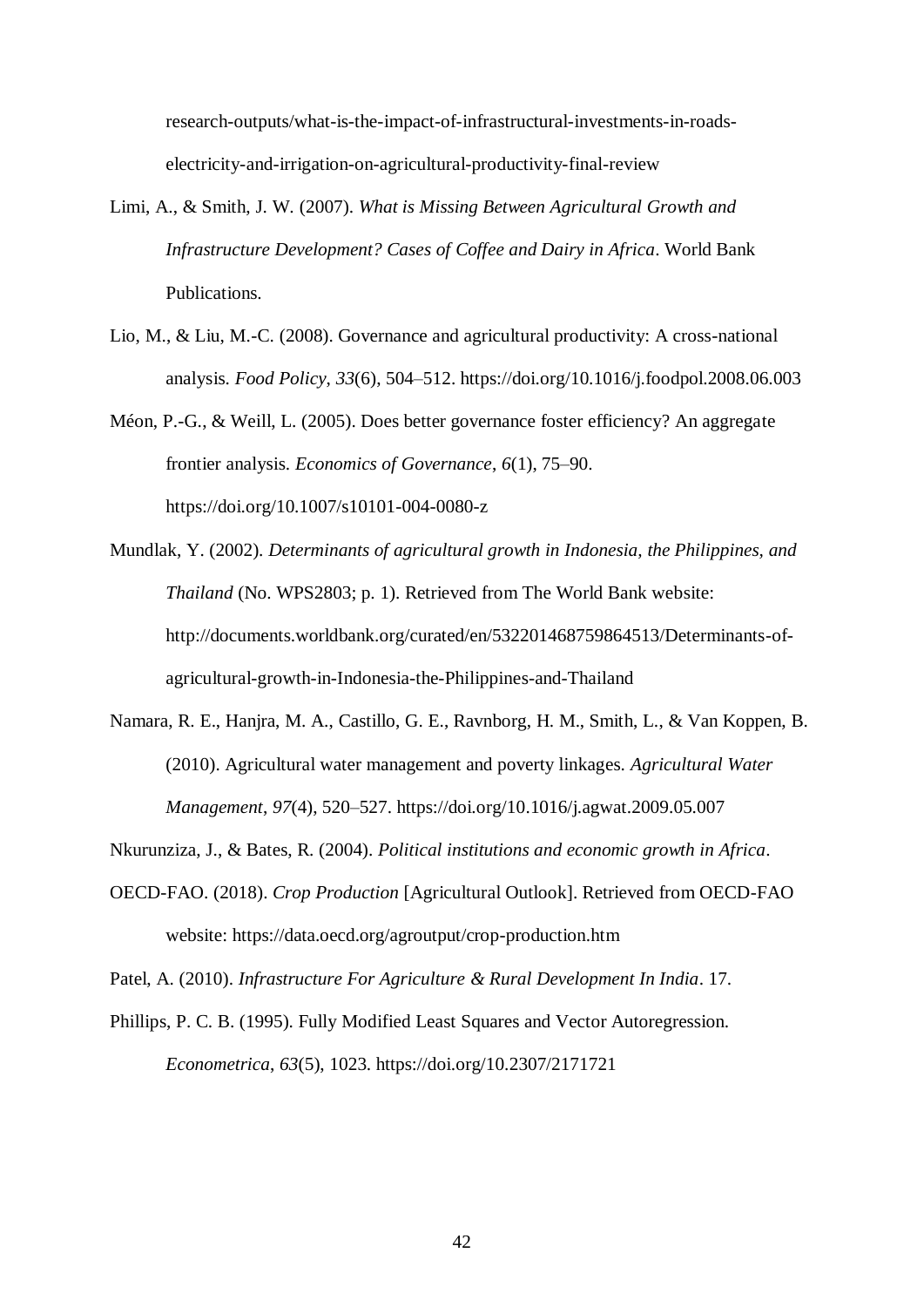Phillips, P. C. B., & Hansen, B. E. (1990). Statistical Inference in Instrumental Variables Regression with I(1) Processes. *The Review of Economic Studies*, *57*(1), 99–125. https://doi.org/10.2307/2297545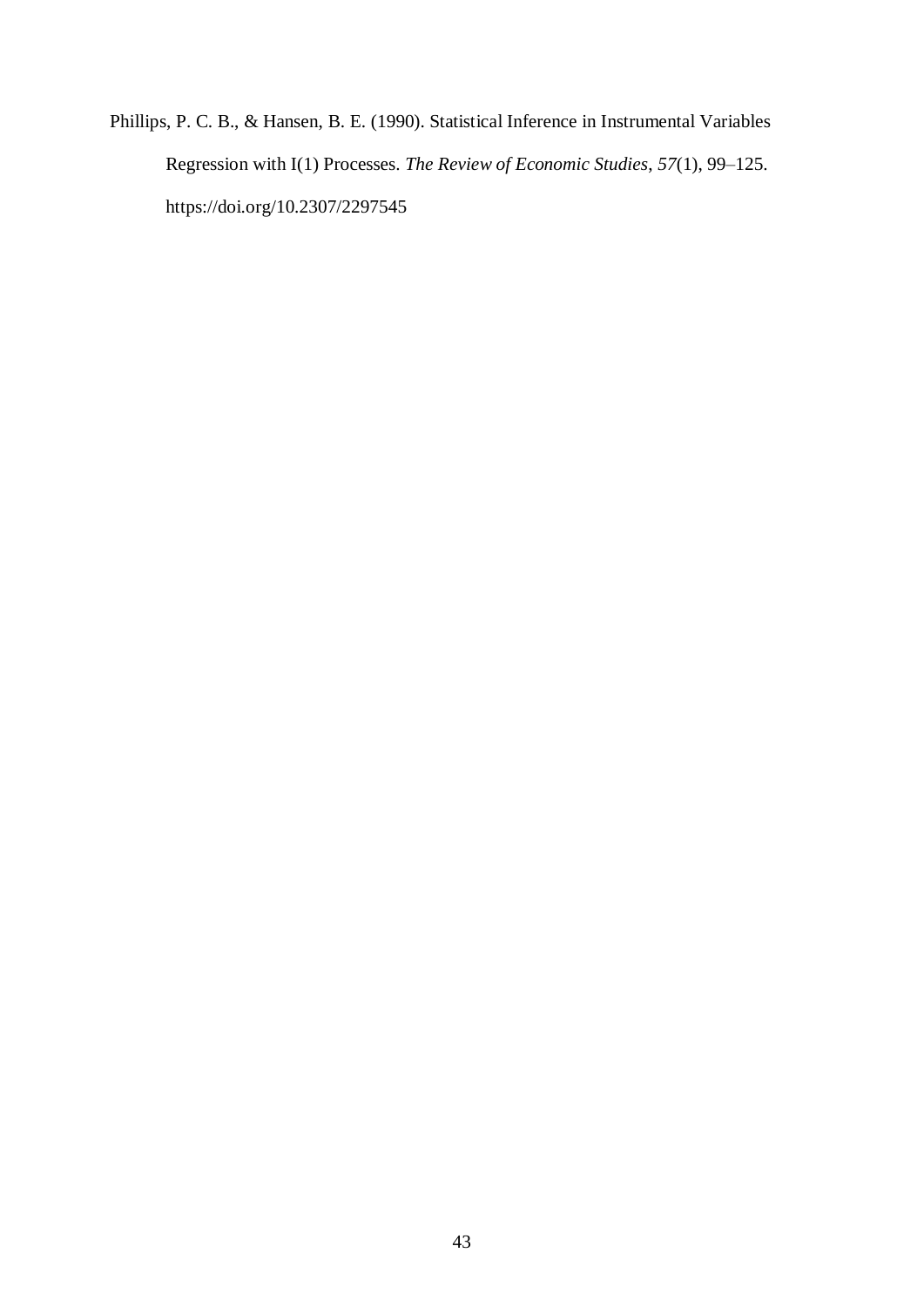## Acknowledgements

Many thanks to my supervisor, Prof. Yves Surry at the Department of Economics, Swedish University of Agricultural Sciences (SLU) for his guidance, support and immerse knowledge during my research.

My sincere gratitude also goes to Dr. Philip K. Adom for the time he spared to contribute to my thesis his insightful comments.

Not forgetting my friends, Tesfom M Araya and Japhet N. Alfred for their company during the long hours we were working together, their support and encouragement.

I am grateful to my husband, Dr. Franklin Amuakwa-Mensah for giving me the first hand meaning of research, his guidance and encouragement. Thanks to my parents, Mr. Emmanuel Ayitey and Mrs. Margaret D. Ayitey and siblings, Emmanuel, Rosina and Mark for constant calls to encourage me throughout the period of my study and research. This achievement would not have been possible without them.

Last but not least, I thank God Almighty and the church for their support in prayers and words of encouragement.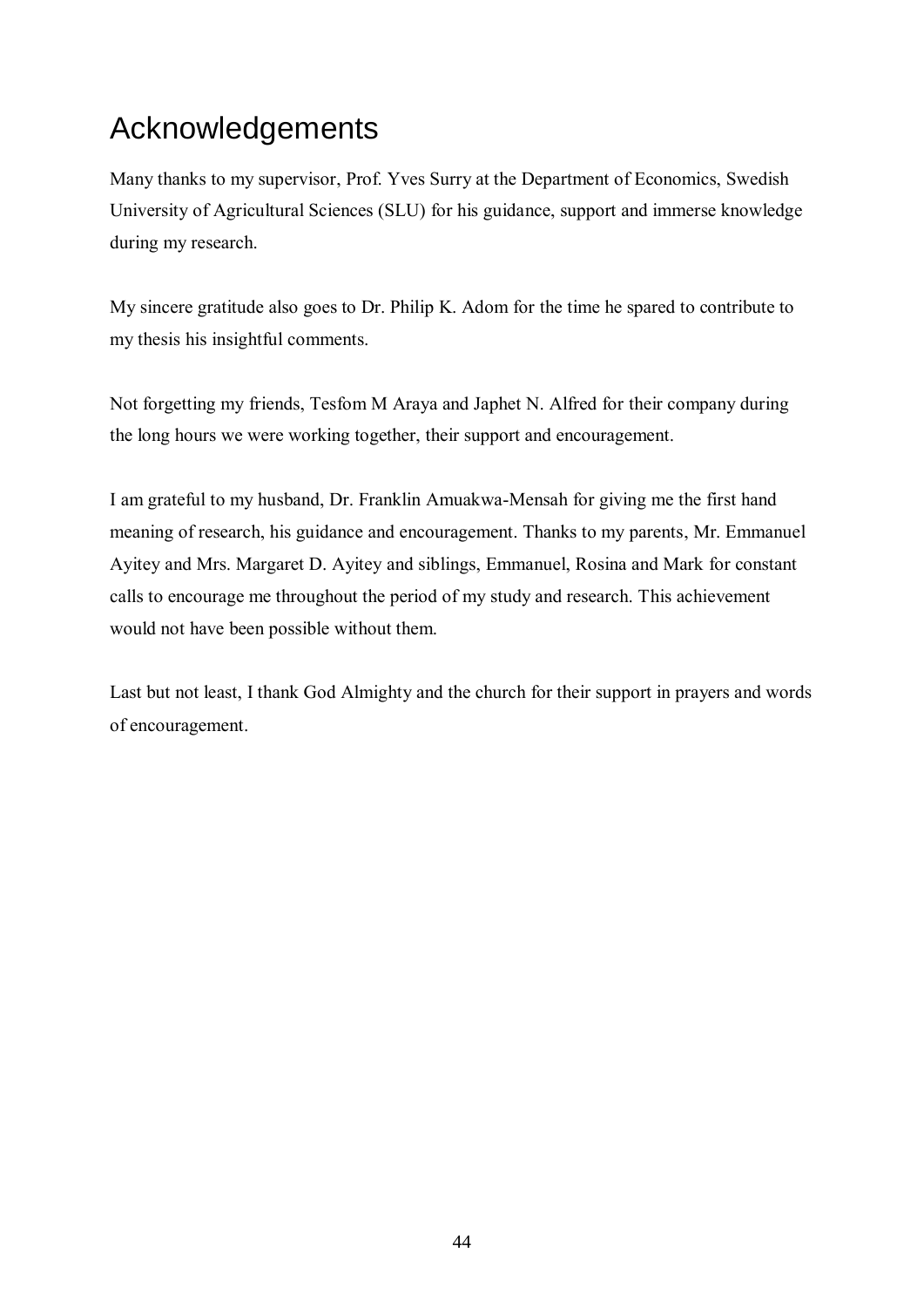## <span id="page-54-0"></span>Appendix



<span id="page-54-1"></span>*Figure 8:Percentage of rural electrification in Sub-Saharan Africa. Source: own computation from (Aklin et al., 2018)*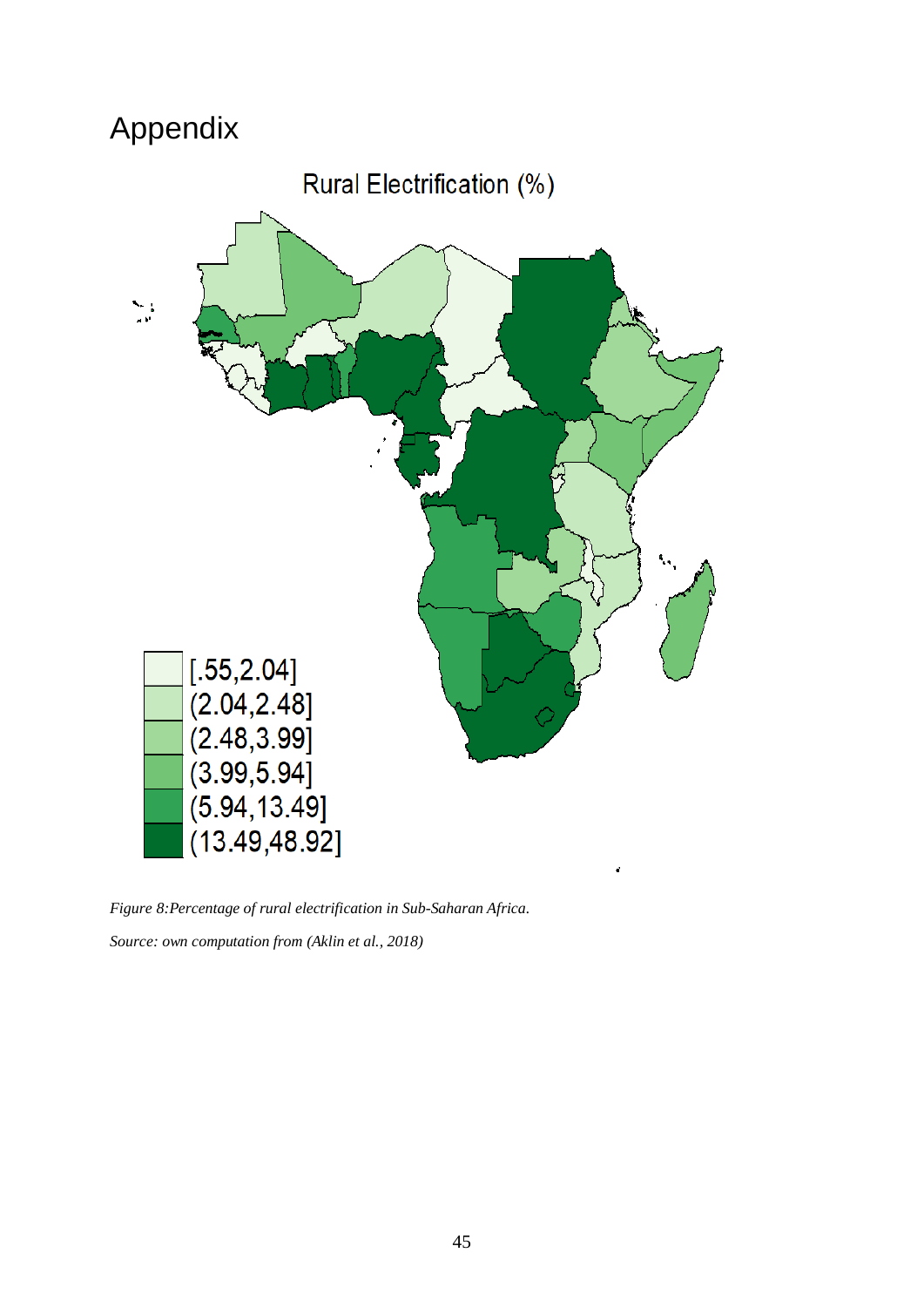

<span id="page-55-0"></span>*Figure 9: Trend of output and electrification from 1990-2016*



<span id="page-55-1"></span>*Figure 10: Trend of electrification and output per land from 1990-2016*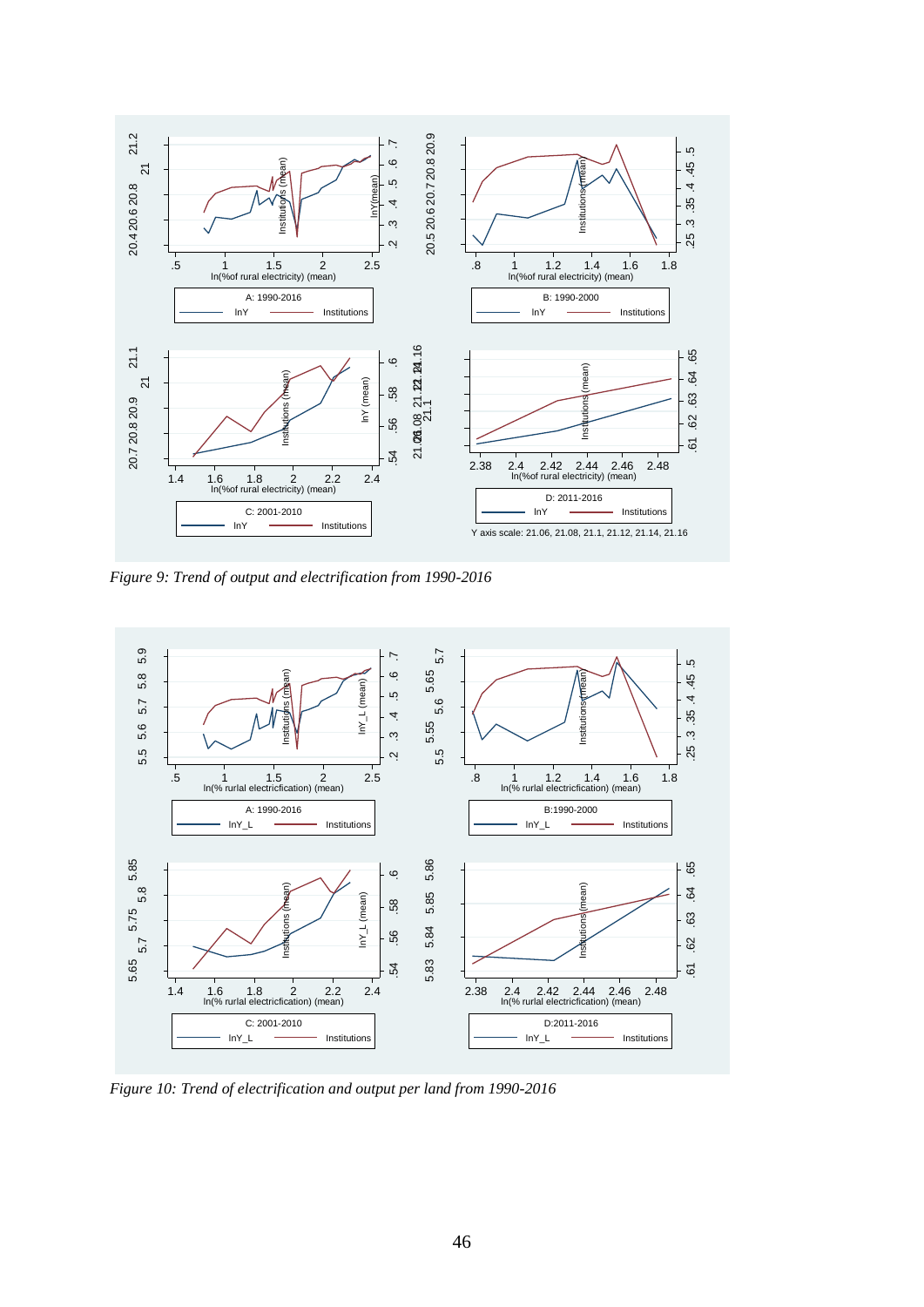

<span id="page-56-0"></span>*Figure 11: Trend of electrification and output per land from 1990-2016*



<span id="page-56-1"></span>*Figure 12: Box plots for the various variables*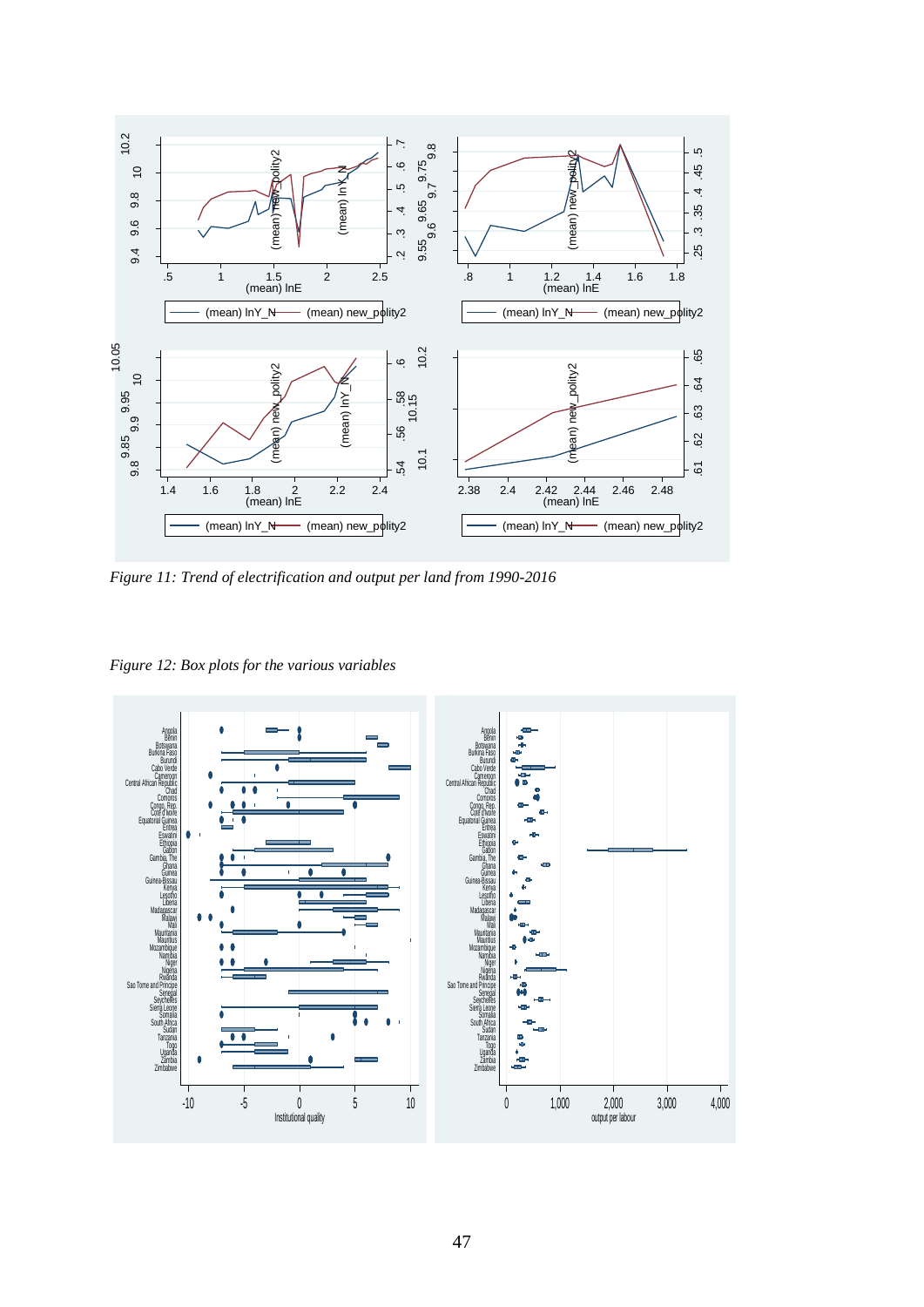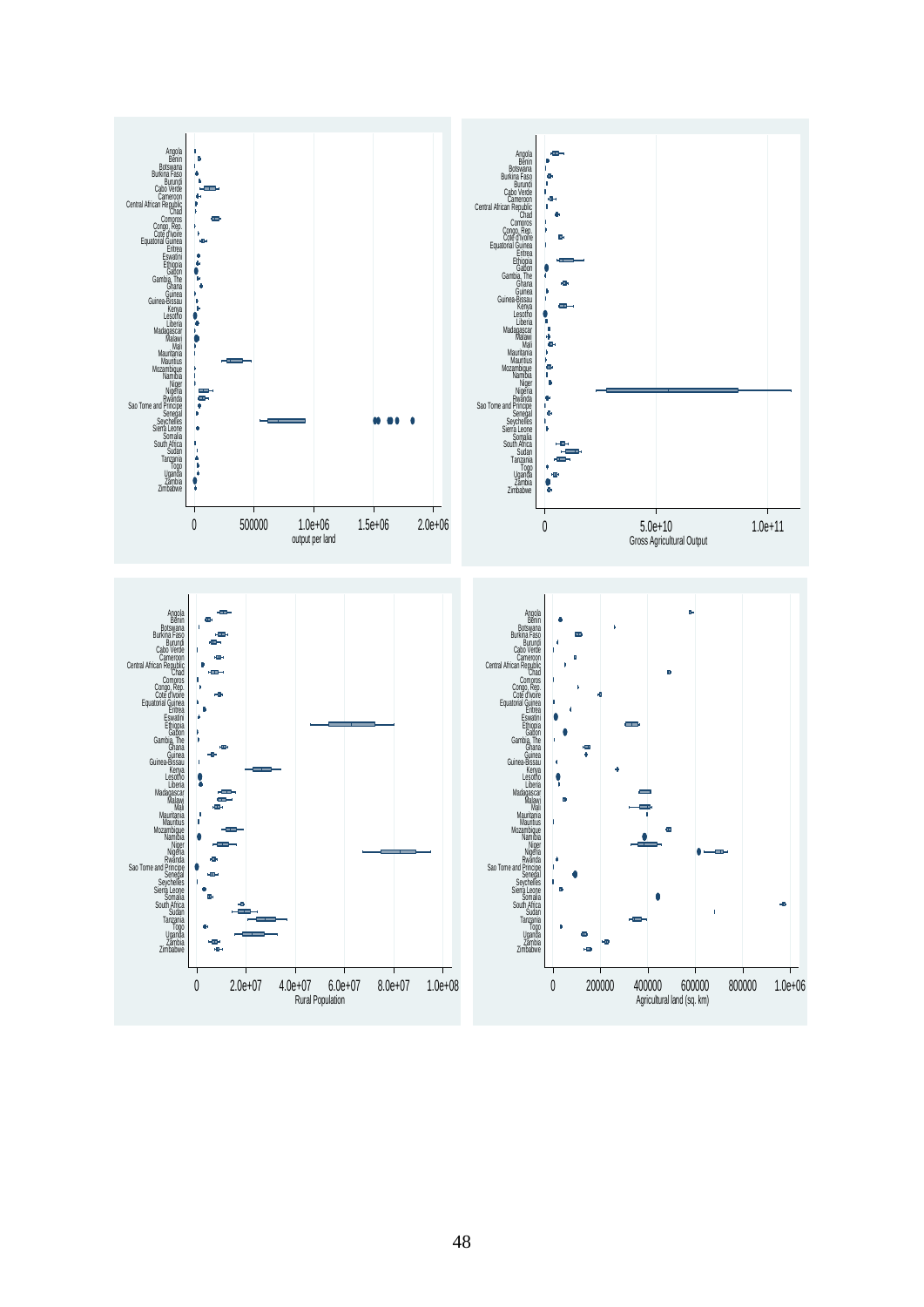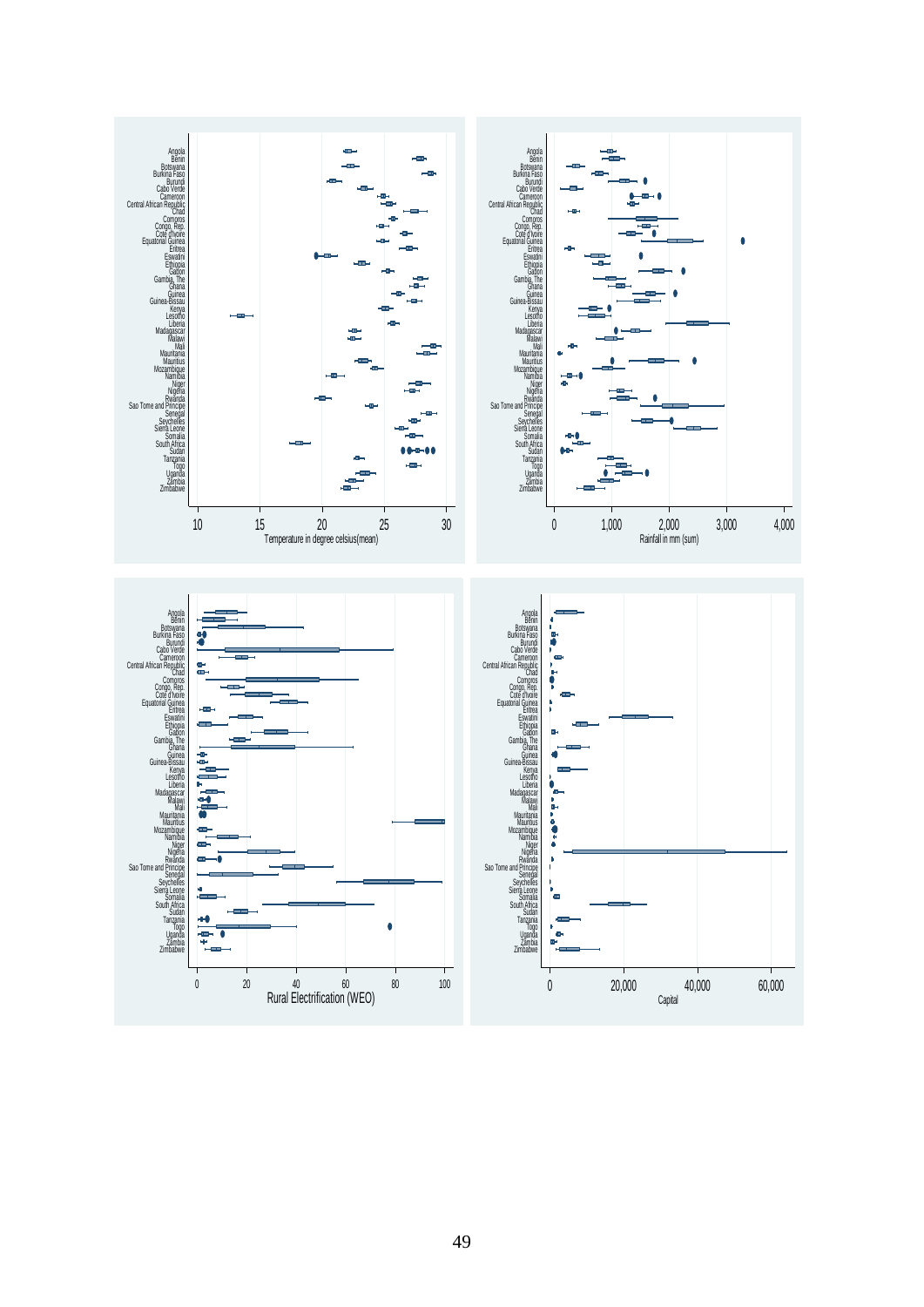|         | lnL                                    | lnN                                    | lnT        | lnR                  | $lnE_1$               | $Ins_1$ | lnK |
|---------|----------------------------------------|----------------------------------------|------------|----------------------|-----------------------|---------|-----|
| lnL     |                                        |                                        |            |                      |                       |         |     |
| lnN     | $0.7973***$                            |                                        |            |                      |                       |         |     |
| lnT     | $-0.0206$                              | $-0.0207$                              |            |                      |                       |         |     |
| lnR     |                                        | $-0.1901***$ $-0.4270***$              | $-0.0518*$ |                      |                       |         |     |
| $lnE_1$ |                                        | $-0.3192***$ $-0.3139***$              | $-0.0085$  | $0.1315***$          |                       |         |     |
| $Ins_1$ |                                        | $-0.0948***$ $-0.0886***$ $-0.2080***$ |            |                      | $-0.0288$ $0.1594***$ |         |     |
| lnK     | $0.7767***$                            | $0.6722***$                            |            | $0.0565* -0.0913***$ | 0.0346                | 0.0289  |     |
|         | *** $p<0.01$ , ** $p<0.05$ , * $p<0.1$ |                                        |            |                      |                       |         |     |

<span id="page-59-0"></span>*Table 8: Correlation Matrix*

<span id="page-59-1"></span>*Table 9: FMOLS efficiency without L and N in main model*

|             |                                                                                        |                                                                                        | (4)                                                                                    |
|-------------|----------------------------------------------------------------------------------------|----------------------------------------------------------------------------------------|----------------------------------------------------------------------------------------|
|             |                                                                                        |                                                                                        | $lnY_N$                                                                                |
|             |                                                                                        |                                                                                        |                                                                                        |
| $0.036***$  | $0.031***$                                                                             | $0.042***$                                                                             | $0.035***$                                                                             |
| (0.002)     | (0.002)                                                                                | (0.002)                                                                                | (0.003)                                                                                |
| $-0.044***$ | $-0.105***$                                                                            | $-0.017**$                                                                             | $-0.092***$                                                                            |
| (0.013)     | (0.009)                                                                                | (0.008)                                                                                | (0.014)                                                                                |
| $0.765***$  | $1.116***$                                                                             | $0.482***$                                                                             | $0.706***$                                                                             |
| (0.172)     | (0.099)                                                                                | (0.112)                                                                                | (0.154)                                                                                |
| $0.105***$  | $0.079***$                                                                             | $0.071***$                                                                             | $0.064***$                                                                             |
| (0.013)     | (0.007)                                                                                | (0.008)                                                                                | (0.012)                                                                                |
| $0.311***$  | $0.223***$                                                                             |                                                                                        |                                                                                        |
| (0.037)     | (0.024)                                                                                |                                                                                        |                                                                                        |
|             | $0.085***$                                                                             |                                                                                        | $0.078***$                                                                             |
|             | (0.004)                                                                                |                                                                                        | (0.006)                                                                                |
|             |                                                                                        | $-0.062***$                                                                            | $-0.008$                                                                               |
|             |                                                                                        | (0.019)                                                                                | (0.028)                                                                                |
| $-1.364*$   | $-1.763***$                                                                            | 7.832 ***                                                                              | 5.694 ***                                                                              |
| (0.780)     | (0.479)                                                                                | (0.497)                                                                                | (0.727)                                                                                |
|             |                                                                                        |                                                                                        | 691                                                                                    |
|             |                                                                                        |                                                                                        | 0.941                                                                                  |
|             |                                                                                        |                                                                                        | <b>YES</b>                                                                             |
|             |                                                                                        |                                                                                        | <b>YES</b>                                                                             |
|             |                                                                                        |                                                                                        | 0.937                                                                                  |
|             |                                                                                        |                                                                                        | 0.0415                                                                                 |
|             |                                                                                        |                                                                                        | 281.7                                                                                  |
|             | (1)<br>$lnY_L$<br>848<br>0.714<br><b>YES</b><br><b>YES</b><br>0.697<br>0.0530<br>269.5 | (2)<br>$lnY_L$<br>691<br>0.796<br><b>YES</b><br><b>YES</b><br>0.782<br>0.0267<br>803.8 | (3)<br>$lnY_N$<br>848<br>0.914<br><b>YES</b><br><b>YES</b><br>0.909<br>0.0343<br>645.7 |

Standard errors in parentheses

\*\*\* p<0.01, \*\* p<0.05, \* p<0.1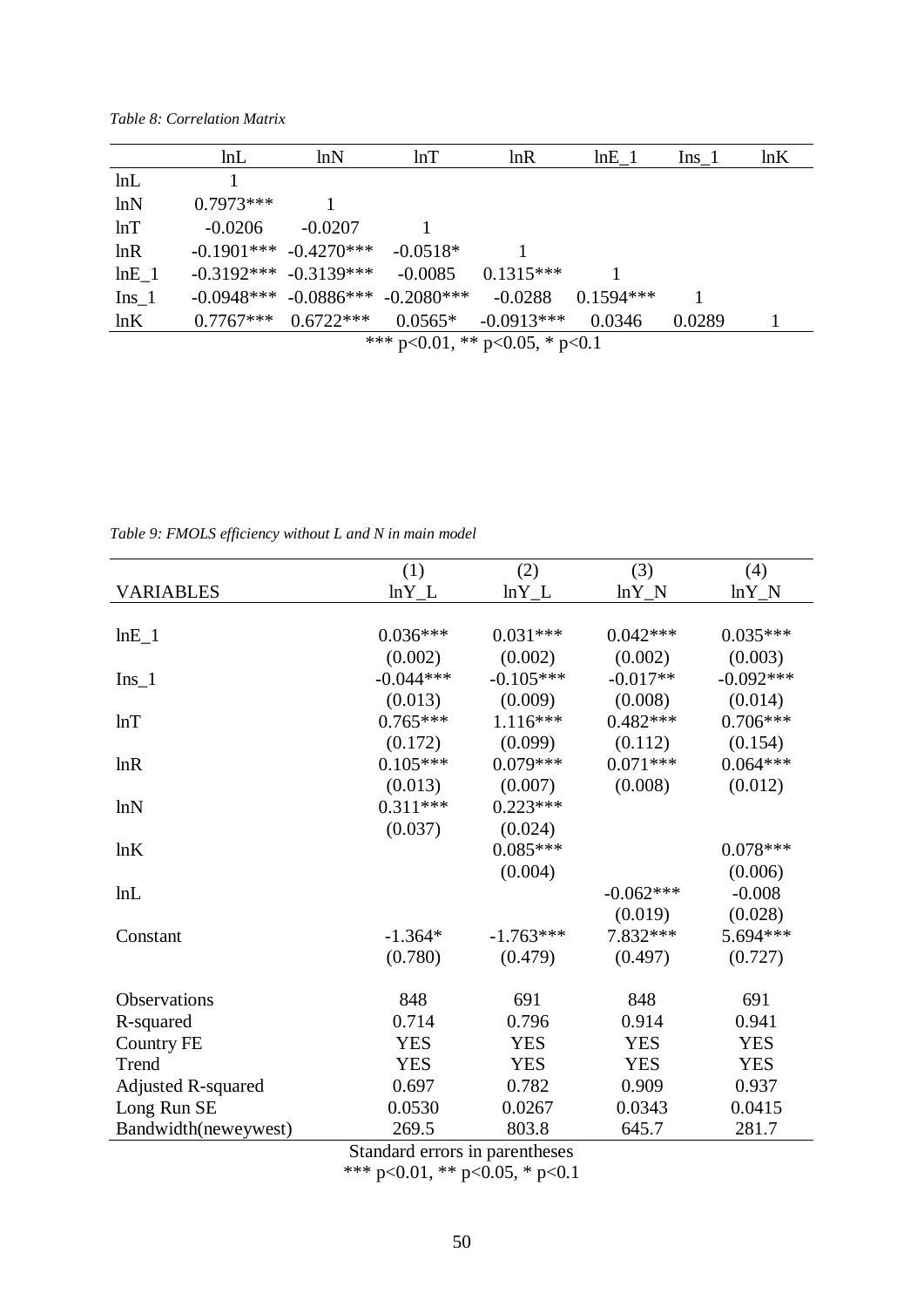|                    | (1)              | (2)              | (3)         | (4)        | (5)         | (6)        |
|--------------------|------------------|------------------|-------------|------------|-------------|------------|
| <b>VARIABLES</b>   | lnY              | ln Y             | $lnY_L$     | $lnY_L$    | $lnY_N$     | $lnY_N$    |
|                    |                  |                  |             |            |             |            |
| $lnE_1$            | 0.038            | 0.026            | 0.038       | 0.026      | 0.038       | 0.026      |
|                    | (0.040)          | (0.051)          | (0.040)     | (0.051)    | (0.040)     | (0.051)    |
| $Ins_1$            | $-0.020$         | $-0.108$         | $-0.020$    | $-0.108$   | $-0.020$    | $-0.108$   |
|                    | (0.116)          | (0.182)          | (0.116)     | (0.182)    | (0.116)     | (0.182)    |
| Elec_Ins           | 0.009            | 0.017            | 0.009       | 0.017      | 0.009       | 0.017      |
|                    | (0.052)          | (0.068)          | (0.052)     | (0.068)    | (0.052)     | (0.068)    |
| lnL                | 0.031            | 0.111            | $-0.969***$ | $-0.889**$ | 0.031       | 0.111      |
|                    | (0.322)          | (0.353)          | (0.322)     | (0.353)    | (0.322)     | (0.353)    |
| lnN                | $0.699*$         | $0.686*$         | $0.699*$    | $0.686*$   | $-0.301$    | $-0.314$   |
|                    | (0.379)          | (0.367)          | (0.379)     | (0.367)    | (0.379)     | (0.367)    |
| ln K               |                  | 0.076            |             | 0.076      |             | 0.076      |
|                    |                  | (0.062)          |             | (0.062)    |             | (0.062)    |
| lnT                | 0.345            | 0.591            | 0.345       | 0.591      | 0.345       | 0.591      |
|                    | (0.688)          | (0.808)          | (0.688)     | (0.808)    | (0.688)     | (0.808)    |
| lnR                | 0.066            | 0.059            | 0.066       | 0.059      | 0.066       | 0.059      |
|                    | (0.053)          | (0.059)          | (0.053)     | (0.059)    | (0.053)     | (0.059)    |
| Timetrend          | $0.021***$       | $0.017**$        | $0.021***$  | $0.017**$  | $0.021***$  | $0.017**$  |
|                    | (0.006)          | (0.007)          | (0.006)     | (0.007)    | (0.006)     | (0.007)    |
| Constant           | $10.761***$      | $8.559**$        | $10.761***$ | $8.559**$  | $10.761***$ | 8.559**    |
|                    | (3.639)          | (4.139)          | (3.639)     | (4.139)    | (3.639)     | (4.139)    |
|                    |                  |                  |             |            |             |            |
| Observations       | 849              | 692              | 849         | 692        | 849         | 692        |
| R-squared          | 0.589            | 0.539            | 0.295       | 0.251      | 0.495       | 0.446      |
| No. countries      | 41               | 37               | 41          | 37         | 41          | 37         |
| <b>Country FE</b>  | <b>YES</b>       | <b>YES</b>       | <b>YES</b>  | <b>YES</b> | <b>YES</b>  | <b>YES</b> |
| Trend              | <b>YES</b>       | <b>YES</b>       | <b>YES</b>  | <b>YES</b> | <b>YES</b>  | <b>YES</b> |
| Adjusted R-squared | 0.585            | 0.533            | 0.288       | 0.241      | 0.490       | 0.438      |
| Fstat_p            | $\boldsymbol{0}$ | $\boldsymbol{0}$ | 8.69e-05    | 0.000181   | $2.04e-10$  | 2.22e-08   |

<span id="page-60-0"></span>*Table 10: Fixed Effect model for electrification and institution interaction*

Robust standard errors in parentheses \*\*\* p<0.01, \*\* p<0.05, \* p<0.1